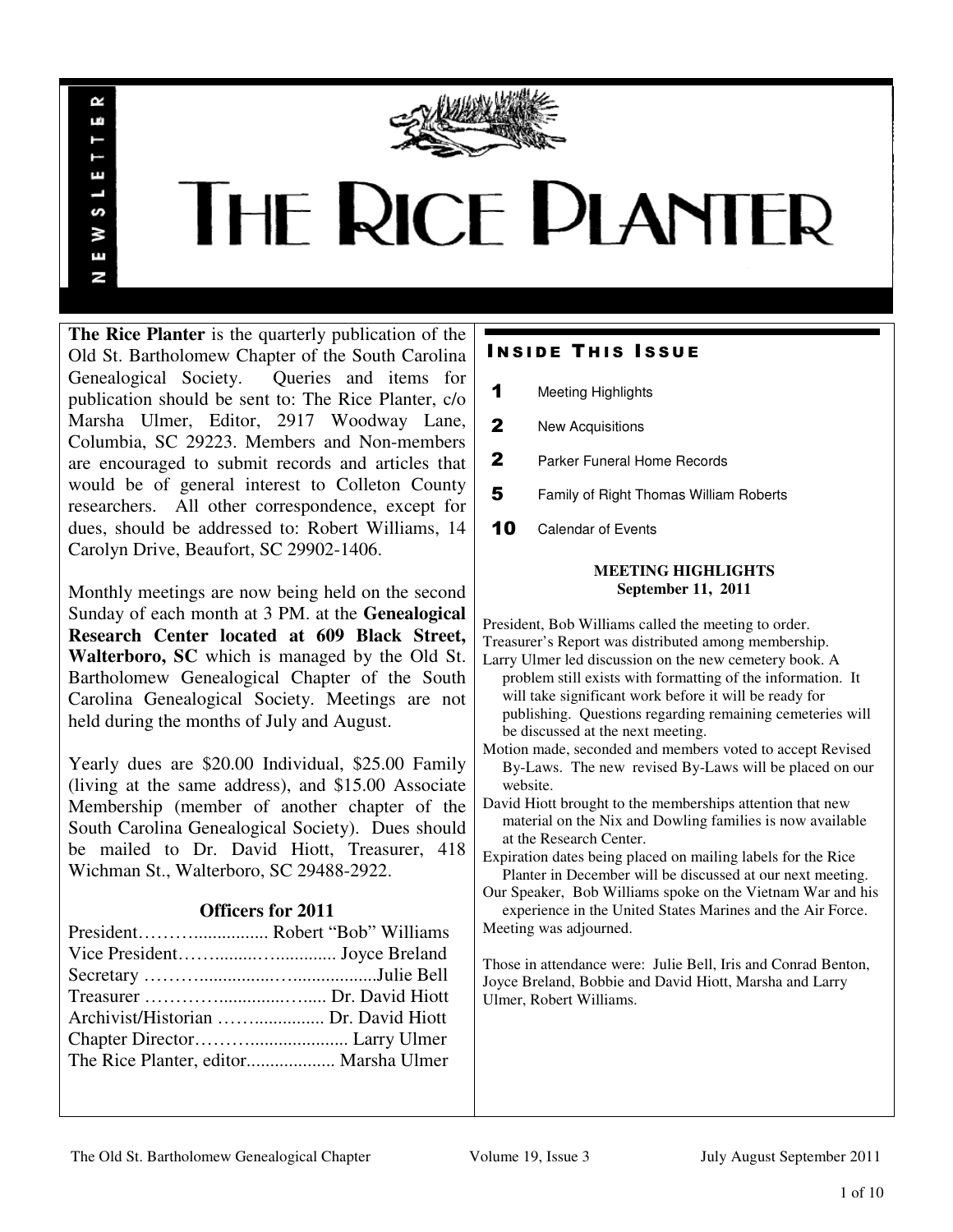| <b>NEW ACQUISITIONS</b>                                                                                                                                                                                                                                                                                                                                                                                                                                                                                                                                                                                                                                                                                                                                                   |                                                | PARKER FUNERAL HOME RECORDS                                                                                                                                                                                                                                                                                                                                                                                                                                                                                                                                                                                                                                                                                                                                                                                                                                                |
|---------------------------------------------------------------------------------------------------------------------------------------------------------------------------------------------------------------------------------------------------------------------------------------------------------------------------------------------------------------------------------------------------------------------------------------------------------------------------------------------------------------------------------------------------------------------------------------------------------------------------------------------------------------------------------------------------------------------------------------------------------------------------|------------------------------------------------|----------------------------------------------------------------------------------------------------------------------------------------------------------------------------------------------------------------------------------------------------------------------------------------------------------------------------------------------------------------------------------------------------------------------------------------------------------------------------------------------------------------------------------------------------------------------------------------------------------------------------------------------------------------------------------------------------------------------------------------------------------------------------------------------------------------------------------------------------------------------------|
| <b>Items</b>                                                                                                                                                                                                                                                                                                                                                                                                                                                                                                                                                                                                                                                                                                                                                              | <b>Donors</b>                                  | Cont'                                                                                                                                                                                                                                                                                                                                                                                                                                                                                                                                                                                                                                                                                                                                                                                                                                                                      |
| SC's Royal Grants Vol. 5<br>By B. H. Holcomb                                                                                                                                                                                                                                                                                                                                                                                                                                                                                                                                                                                                                                                                                                                              | OSBC in memory<br>of Myrtle Hilton             | Morris, Edgar K.<br>b. Nov 06 1904 Colleton Co, SC<br>d. Jan 31 1956 Colleton Co. Hosp, Colleton Co, SC                                                                                                                                                                                                                                                                                                                                                                                                                                                                                                                                                                                                                                                                                                                                                                    |
| Descendants of Richard Thompson<br>(Dorange area) on CD                                                                                                                                                                                                                                                                                                                                                                                                                                                                                                                                                                                                                                                                                                                   | <b>Billy Syfrett</b>                           | bur: Doctors Creek Baptist Church Cemetery, Colleton Co, SC<br>2nd Spouse: Odelle Litchfield<br>Father: Henry Morris b. Colleton Co, SC                                                                                                                                                                                                                                                                                                                                                                                                                                                                                                                                                                                                                                                                                                                                    |
| Pictorial History of Lexington Co, SC<br>By C. Holliday                                                                                                                                                                                                                                                                                                                                                                                                                                                                                                                                                                                                                                                                                                                   | Joyce Breland in<br>memory of<br>Myrtle Hilton | Mother: Hattie Herndon b. Colleton Co, SC<br>Occ: Farmer<br>Dau of $1st$ wife:                                                                                                                                                                                                                                                                                                                                                                                                                                                                                                                                                                                                                                                                                                                                                                                             |
| The Better Angels of Our Nature,<br>Freemasonry in the American Civil<br>War by Michael A. Halleran                                                                                                                                                                                                                                                                                                                                                                                                                                                                                                                                                                                                                                                                       | Robert Williams                                | Mrs. R. C. Berry of Atlanta, GA<br>Dau of $2nd$ wife:<br>Miss Mary Ann Morris                                                                                                                                                                                                                                                                                                                                                                                                                                                                                                                                                                                                                                                                                                                                                                                              |
| We Were Soldiers Once, and Young<br>By H. G. Moore and J. L. Galloway                                                                                                                                                                                                                                                                                                                                                                                                                                                                                                                                                                                                                                                                                                     |                                                | Miss Betty Kay Morris<br>Bros: Henry Morris of Indiana                                                                                                                                                                                                                                                                                                                                                                                                                                                                                                                                                                                                                                                                                                                                                                                                                     |
| Given in memory of those who served<br>in the Vietnam War.                                                                                                                                                                                                                                                                                                                                                                                                                                                                                                                                                                                                                                                                                                                | Robert Williams                                | <b>Murray, Thomas Pinckney</b><br>b. Aug 19 1883 Colleton Co, SC<br>d. Jun 07 1956 Walterboro, SC                                                                                                                                                                                                                                                                                                                                                                                                                                                                                                                                                                                                                                                                                                                                                                          |
| Historic Byways of Florida Series<br>Reproduced by V. O. Coshow                                                                                                                                                                                                                                                                                                                                                                                                                                                                                                                                                                                                                                                                                                           | John V. Hiott                                  | bur: Live Oak Cemetery, Walterboro, SC<br>$1st$ Spouse: Ruby Lucas (the late)<br>$2nd$ Spouse: Jean Griffin (surviving)                                                                                                                                                                                                                                                                                                                                                                                                                                                                                                                                                                                                                                                                                                                                                    |
| <b>PARKER FUNERAL HOME RECORDS</b>                                                                                                                                                                                                                                                                                                                                                                                                                                                                                                                                                                                                                                                                                                                                        |                                                | Father: Pinckney Moorer Murray b. Colleton Co, SC                                                                                                                                                                                                                                                                                                                                                                                                                                                                                                                                                                                                                                                                                                                                                                                                                          |
| <b>Metchicas, Eva Godley Polk</b><br>b. about 1907 Colleton Co, SC<br>d. Aug 28 1956 Greenville Hospital, Greenville, SC<br>bur: Adnah M. E. Church Cemetery<br>1 <sup>st</sup> Spouse: Tom Polk<br>2 <sup>nd</sup> Spouse: Gus Metchicas<br>Father: John Benjamin Godley b. Colleton Co, SC<br>Mother: Harriett Stone b. Colleton Co, SC<br>Son: Oswald Polk of Greenville, SC<br>Bros: Oscar Godley of Columbia, SC<br>Dan Godley of Beaufort, SC<br>Mrs. Alma Jones Martin of Walterboro, SC<br>Sis:<br>Mrs. R. C. Polk of Beaufort, SC<br>Mrs. C. D. Manning of Ridgeland<br>4 Grandchildren<br><b>Miley, Annie Lou Kinsey</b><br>b. Feb 08 1880 Colleton Co, SC<br>d. Jul 18 1956 Greenville, SC<br>bur: Live Oak Cemetery, Walterboro, SC<br>Spouse: James W. Miley |                                                | Mother: Effie Lillian McAlhany b. Colleton Co, SC<br>Occ: Partner in Colleton Feed and Seed Co.<br>Dau: Mrs. S. S. Snook of Walterboro, SC<br>Mrs. M. B. Evans of New Bern, NC<br>Bro: John D. Murray of Walterboro, SC<br>Hughes O. Murray of Monroe, NC<br>Sis: Mrs. John D. Warren of Monroe, NC<br>Grandchildren: Miss Marion Evans of New Bern, NC<br>Thomas L. Evans of New Bern, NC<br>Miss Susan Snook of Walterboro, SC<br>John T. Snook of Walterboro, SC<br><b>Nettles, Henry William</b><br>b. Feb 18 1877 Colleton Co, SC<br>d. Dec 10 1956 Colleton Co, SC<br>bur: Live Oak Cemetery, Walterboro, SC<br>Spouse: Angie Lina Thompson<br>Father: Henry Nettles b. Colleton Co, SC<br>Mother: Mary Margaret Driggers b. Colleton Co, SC<br>Occ: Retired Farmer and Carpenter<br>Son: Charlie H. Nettles of Long Beach, CA<br>Laurie J. Nettles of Arlington, VA |
| Father: William B. Kinsey b. Colleton Co, SC<br>Mother: Caroline Smith b. Colleton Co, SC<br>Dau: Mrs. Hampton Hicks of Hartsville, SC<br>Miss Ray Miley of Greenville, SC<br>Miss Willa Mae Miley of Greenville, SC<br>Sis: Mrs. J. H. Garris of Ruffin, SC<br>2 Grandsons                                                                                                                                                                                                                                                                                                                                                                                                                                                                                               |                                                | Freeman J. Nettles of Hilda, SC<br>Dau: Mrs. J. W. Long of Charleston, SC<br>Bro: Andrew F. Nettles of Walterboro, SC<br>Earl Nettles of Hendersonville, SC<br>Half-Bro: Harvey Nettles of Walterboro, SC<br>Sis: Mrs. Henry Bowers of Seabrook, SC<br>Mrs. Gary Thompson of Walterboro, SC<br>Mrs. Frank Thompson of Walterboro, SC<br>Half-Sis: Mrs. Charles Rice of Charleston, SC<br>10 Grandchildren<br>7 Great Grandchildren                                                                                                                                                                                                                                                                                                                                                                                                                                         |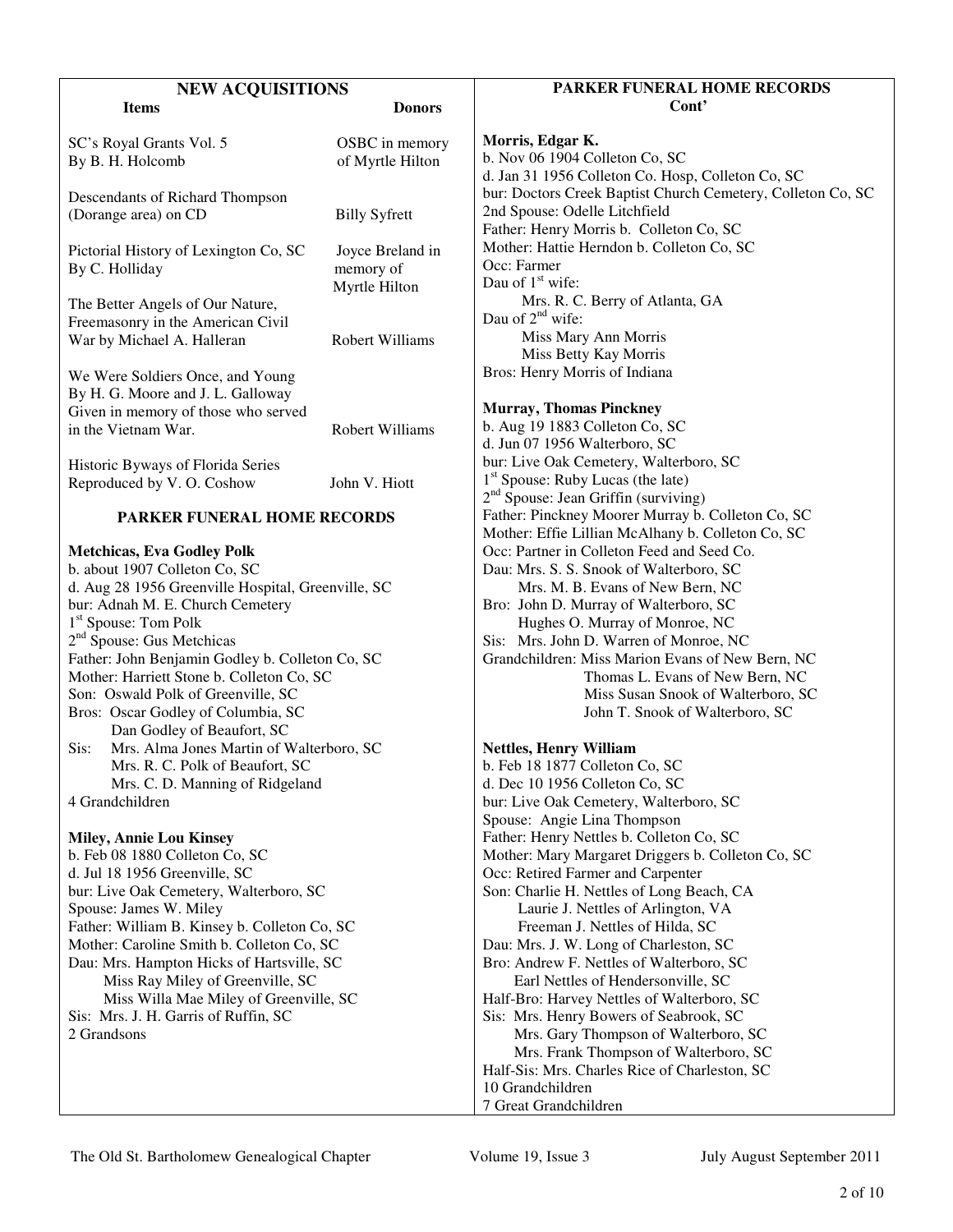## **PARKER FUNERAL HOME RECORDS Cont'**

### **Nix, Louise Marvin**

b. Jan 39 1871 Colleton Co, SC d. Jan 03 1956 Clarendon Co. Hosp, Manning, SC bur: Stokes Cemetery Spouse: Henry Nix Father: Joseph Marvin b. Colleton Co, SC Mother: Emma Elizabeth Davis b. Dorchester Co, SC Sis: Miss Lillian Marvin of Columbia, SC

### **Sineath, Addie Drawdy Norton**

b. May 11 1891 Colleton Co, SC d. Apr 03 1956 Walterboro, SC bur: Ebenezer M. E. Church Cemetery 1 st Spouse: James A. Norton 2nd Spouse: J. J. Sineath Father: Luke Drawdy b. Colleton Co, SC Mother: Eugenia Hiott b. Colleton Co, SC Son: J. A. Norton of Walterboro, SC Bro: A. C. Drawdy of Camden, SC H. W. Drawdy of Jacksonville Sis: Mrs. H. F. Garvin of Charleston, SC

## **O'Quinn, Mary Alice O'Quinn**

b. Sep 08 1872 Colleton Co, SC d. Jul 31 1956 Colleton Co. Hosp, Walterboro, SC bur: Live Oak Cemetery, Walterboro, SC Spouse: William Edward O'Quinn Father: Joe O'Quinn b. Colleton Co, SC Mother: Mary Benton b. Colleton Co, SC Son: Jacob B. O'Quinn of Walterboro, SC Dau: Mrs. J. W. Fender of Walterboro, SC Mrs. R. R. McTeer of John's Island, SC

Bro: Joe O'Quinn of Walterboro, SC 6 Grandchildren 11 Great Grandchildren

## **Padgett, Gordon Keller**

b. May 19 1903 Lakeland, FL d. May 22 1956 St. Francis Hosp, Charleston, SC bur: Live Oak Cemetery, Walterboro, SC Father: Isham M. Padgett b. Colleton Co, SC Mother: Jessie Sally Wolfe b. Orangeburg, SC Occ: Plumber and Painter Bro: I. Leroy Padgett of Walterboro, SC Sis: Miss Mattie V. Padgett of Columbia, SC Mrs. W. J. Hoff of Charleston, SC Mrs. P. J. Heneberry of Charleston, SC Mrs. A. J. DeStefeno of Charleston, SC Mrs. P. M. Bishop of Walterboro, SC Mrs. D. P. O'Connell of Walterboro, SC

## **PARKER FUNERAL HOME RECORDS Cont'**

**Padgett, Jessie Sally Wolfe**  b. Jul 26 1876 Orangeburg, SC d. Feb 11 1956 Charleston, SC bur: Live Oak Cemetery, Walterboro, SC Spouse: Isham M. Padgett Father: Christian J. D. Wolfe b. Orangeburg, SC Mother: Mattie Seigler b. Winnsboro, SC Son: Isham Leroy Padgett of Walterboro, SC G. Keller Padgett of Walterboro, SC Dau: Miss Mattie V. Padgett of Columbia, SC Mrs. P. J. Henneberry of Charleston, SC Mrs. Buddy Hoff of Charleston, SC Mrs. Tony DeStefano of Charleston, SC Mrs. D. P. O'Connell of Walterboro, SC Mrs. P. M. Bishop of Walterboro, SC Sis: Mrs. Fred Jordon of Charleston, SC Mrs. Barney Weathers of Charleston, SC Mrs. M. F. Dukes of Columbia, SC

## **Rice, Olive Coleman Parker**

b. Jan 15 1886 Whiteville, NC d. Mar 23 1956 Colleton Co, SC bur: Live Oak Cemetery, Walterboro, SC Father: William Henry Coleman b. Whiteville, NC Mother: Prudence Long b. Whiteville, NC 1 st Spouse: Carson Parker 2<sup>nd</sup> Spouse: J. W. Rice Son: W. B. Parker of Charleston, SC Leon C. Parker of Walterboro, SC Dau: Mrs. J. A. (can't read) of Wilmington, Del.

## **Pellum, Infant Son of Frank Pellum**

b. Aug 16 1956 Colleton County Hospital, Walterboro, SC d. Aug 16 1956 Colleton County Hospital, Walterboro, SC bur: Peniel M. E. Cemetery, Colleton Co, SC Father: Frank C. Pellum b. Colleton Co, SC Mother: Mary Ruth Bennett b. Colleton Co, SC Bro: Frank Pellum Jr Grandparents: Mr. and Mrs Ben Pellum of Walterboro, SC. Ollie Bennett of Walterboro, SC.

#### **Peters, Margaret Wichman**

b. Nov 12 1917 Walterboro, SC d. Mar 02 1956 Denver, Colo. Bur: Live Oak Cemetery, Walterboro, SC Spouse: Col. Frederick I. Peters Father: A. H. Wichman b. Walterboro, SC Mother: Jennie McTeer b. Hampton Co, SC Son: Irving Wichman Andrew McCauly Sis: Mrs. James Garrison of Greenville, SC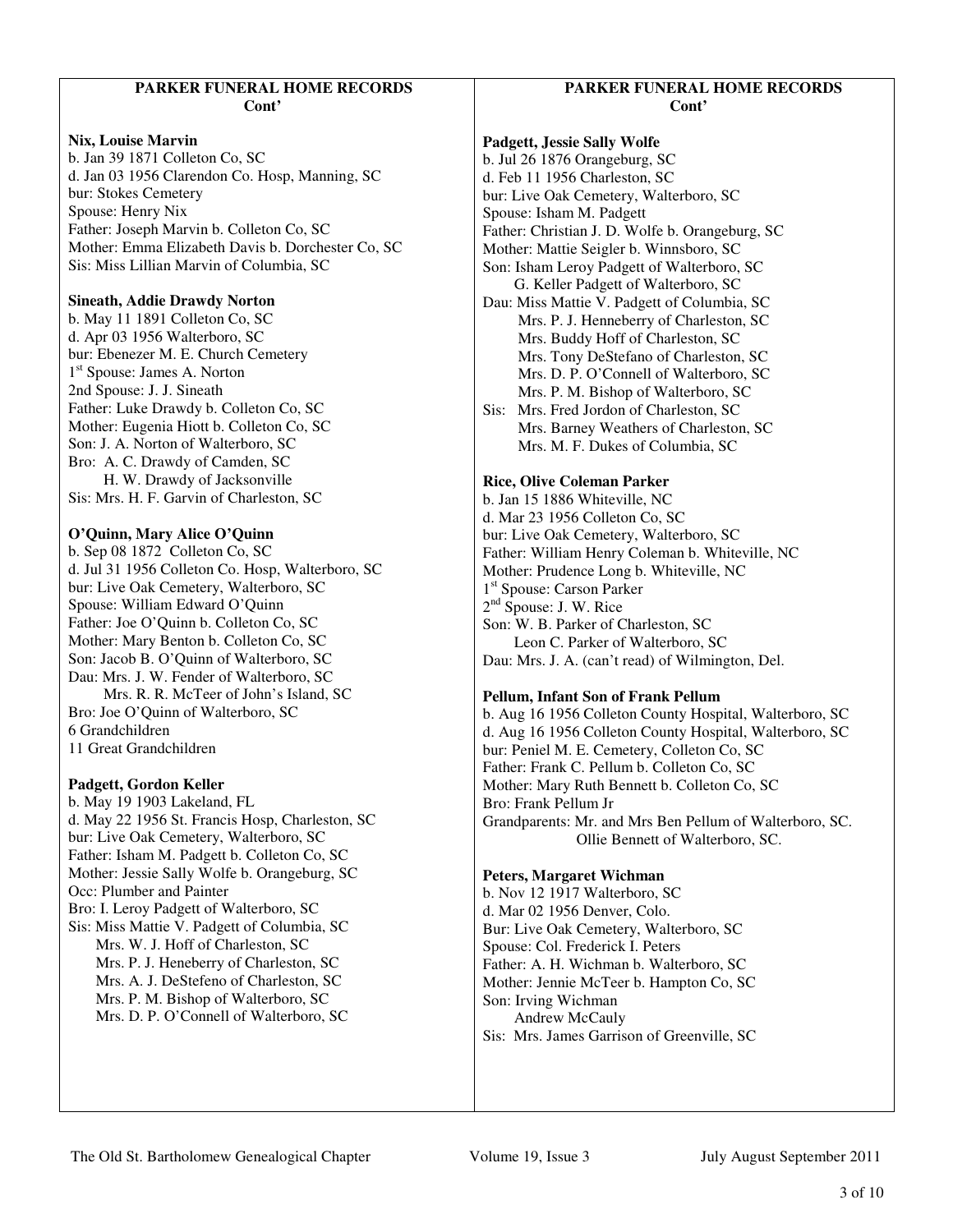## **PARKER FUNERAL HOME RECORDS Cont'**

**Peurifoy, Caroline Hagood Witsell**  b. Apr 29 1872 Walterboro, SC d. Sep 10 1956 Walterboro, SC bur: Live Oak Cemetery, Walterboro, SC Spouse: Judge J. E. Peurifoy Father: Dr. Charles Witsell b. Walterboro, SC Mother: Emmaline Fishburne b. Walterboro, SC Dau: Mrs. George W. McDonald of St. Louis, Mo. Bro: Rev. Dr. W. P. P. Witsell of Little Rock, Ark. 3 Grandchildren

#### **Preacher, Francis Asbury**

b. Jul 29 1898 Colleton Co, SC d, Mar 01 1956 Charleston, SC bur: Bethel M. E. Cemetery, Colleton Co, SC Spouse: Janie Marie Jones Father: J. W. Preacher b. Colleton Co, SC Mother: Ellen Padgett b. Colleton Co, SC Occ: Ideal Laundry of Charleston, SC Dau: Miss Helen Preacher of Charleston, SC Bro: W. Hiram Preacher of Ruffin, SC J. L. Preacher of Ruffin, SC Sis: Mrs. D. W. Fender of Ruffin, SC

 Miss Nita Preacher of Ruffin, SC Mrs. Elizabeth Preacher Bryan of Ruffin, SC Mrs. Roy M. Breland of Ruffin, SC

## **Prescott, Cecil William**

b. Sep 16 1956 Colleton Co. Hosp, Colleton Co, SC d. Sep 17 1956 Colleton Co. Hosp, Colleton Co, SC bur: Pleasant Grove Baptist Church Cemetery Father: Cecil Owen Prescott b. Ritter, SC Mother: Mary Lou Langdale b. Colleton Co, SC Maternal Grandparents: Mr. and Mrs T. W. Langdale Paternal Grandparents: Mr. Harvey Prescott of Walterboro, SC Mrs. Guntry Hackbarth of Myrtle Beach, SC

#### **Price, Bernard Franklin**

b. Jul 08 1956 Colleton Co. Hosp, Colleton Co, SC d. Jul 09 1956 Colleton Co. Hosp, Colleton Co, SC bur: Evergreen Cemetery Father: William Price b. Colleton Co, SC Mother: Jaunita Polk b. Colleton Co, SC Bro: William Vernon Price Sis: Thelma Virginia Price Grandparents: Mr. Allie B. Polk Mr. and Mrs. Vernon Price

## **PARKER FUNERAL HOME RECORDS Cont'**

#### **Prine, Johnnie Washington**

b. Feb 02 1897 Colleton Co, SC d. Sep 23 1956 Colleton Co, SC bur: Grace Advent Christian Church Cemetery Spouse: Cora Ray Herndon Occ: Carpenter Father: Lewis Marion Prine b. Georgia Mother: Henrietta Linder b. Colleton Co, SC Son: Johnnie W. Prine Jr of Franklin, NC Marion Claire Prine of Cottageville, SC Dau: Mrs. Betty O'Brien of Miami, FL Sis: Mrs. J. L. Prine of Jennings, FL Mrs. Bada Linder of Atlanta, GA 6 Grandchildren

### **Robertson, Blanchard Lee**

b. Jul 04 1906 Colleton Co, SC d. Dec 01 1956 Baltimore bur: Live Oak Cemetery, Walterboro, SC Spouse: Ollie Wiggins Occ: Overseas Storage Warehouseman Father: Jule Robertson b. Colleton Co, SC Mother: Hattie Beach b. Colleton Co, SC Son: Blanchard Lee Robertson Jr of Walterboro, SC Dau: Mrs. John Smith of Walterboro, SC Bro: Lloyd Robertson of Walterboro, SC Heyward Robertson Pennsylvania Sis: Mrs. Alston Price of Walterboro, SC Mrs. Vernon Price of Walterboro, SC Miss Alma Robertson of Walterboro, SC Miss Georgia Robertson of " Miss Marie Robertson of Walterboro, SC Mrs. Dock Brabham of Baltimore

#### **Robertson, Melvin Blanchard**

b. Mar 20 1895 Colleton Co, SC d. Jun 24 1956 Colleton Co, SC bur: Williston Cemetery Spouse: Jennie Lou Polk Occ: Farmer Father: Jasper Robertson b. Colleton Co, SC Mother: Sina Bunton b. Colleton Co, SC Bro: Elliott Robertson of Walterboro, SC Nieces: Mrs. C. A. McCraw of Boston, Mass Miss Judy Robertson of Walterboro, SC Mrs. S. N. Sagers of San Diego, CA Mrs. Ryan Fickling of Charleston, SC Nephew: Cason Herndon of Charleston, SC Ray Robertson of US Air Force Japan

.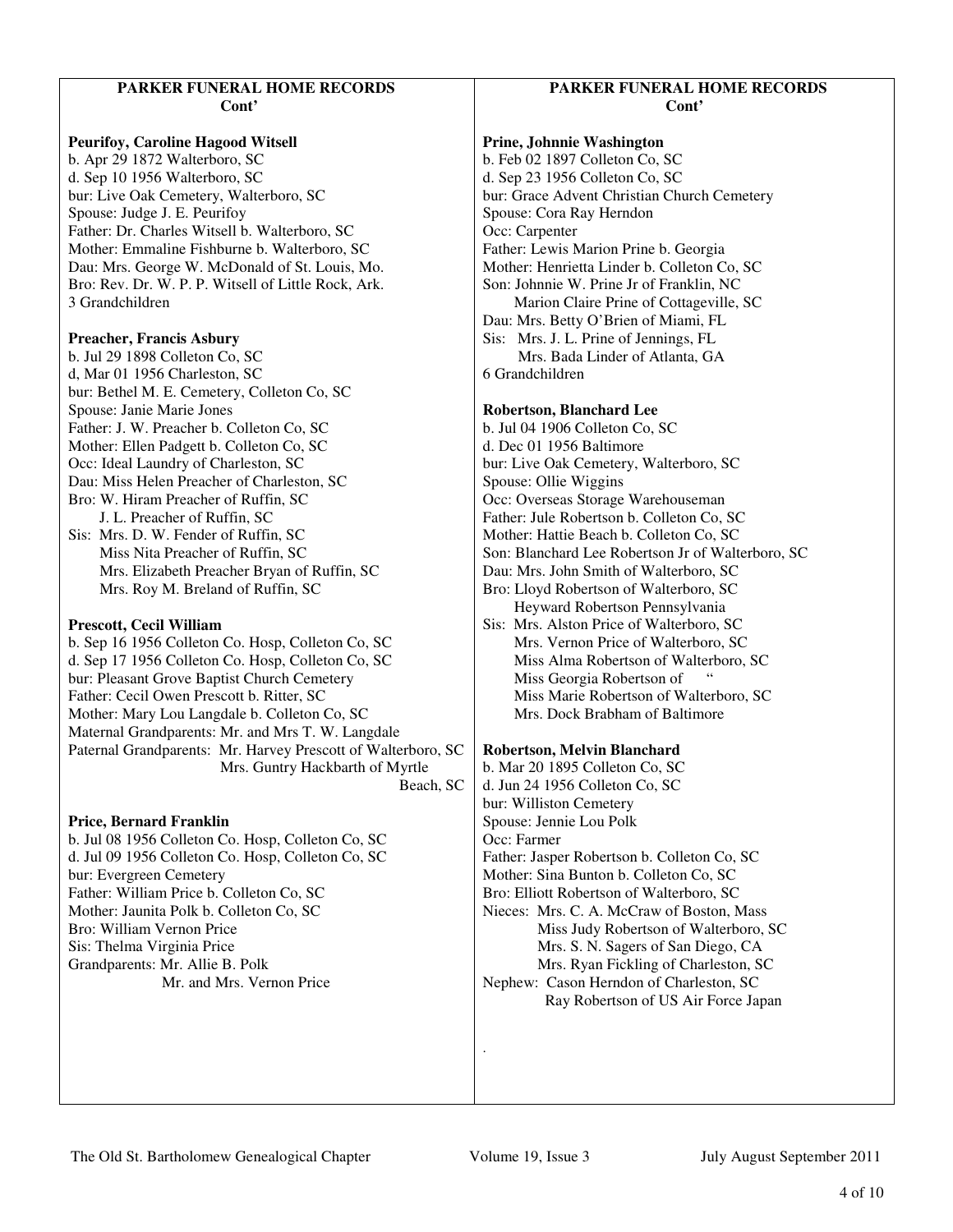#### **DEAR MEMBERS,**

 **Your editor has enjoyed publishing family information. I am in need of family histories for future publications. If you have been researching your family history and would like to share your information with fellow members please mail it to me: Marsha Ulmer, 2917 Woodway Lane, Columbia, SC 29223.** 

 **The Right Thomas William "RTW" Roberts family history was done by Jackie and Evelyn Roberts.** 

**Thank you.** 

#### **FAMILY OF RIGHT THOMAS WILLIAM "RTW" ROBERTS Generation Four cont'**

 29. **Dove Ritter**, born Mar 31 1888 in Colleton County, SC, died Jun 16 1945 in Colleton County, SC, buried in Jonesville Cemetery, Colleton County, SC. She married **Edward "Henry" Jones**, born Jul 12 1876 (son of **Evan Andrew Jones** and **Sarah Elizabeth Jaycocks**), died Sep 27 1928, buried in Jonesville Cemetery, Colleton County, SC.

*Children:*

- 120 i. Elizabeth Jones, born 1909, died 1909, buried in Jonesville Cemetery, Colleton County, SC.<br>121 ii. Beniamin Jones, born 1911, died 1911, buried in Jonesville, Colleton County, SC.
- ii. Benjamin Jones, born 1911, died 1911, buried in Jonesville, Colleton County, SC.
- 122 iii. Emma Corrine Jones, born about 1911. She married Gary "Haskell" Thompson Sr, born Oct 13 1910 (son of John "Gary" Thompson and Bennie Lee Nettles), died Sep 07 1974, buried in Live Oak Cemetery, Walterboro, SC. His occupation was Sheriff of Colleton County, South Carolina, buried in Live Oak Cemetery, Walterboro, SC.
- 123 iv. Edward Harvard Jones, born Jun 07 1913, died Jan 20 1966, buried in Jonesville Cemetery, Colleton County, SC.<br>124 v. Evan Geurard Jones, born Apr 22 1921, died Aug 19 1981, buried in Jonesville Cemetery, Colleton C
- v. Evan Geurard Jones, born Apr 22 1921, died Aug 19 1981, buried in Jonesville Cemetery, Colleton County, SC. He married Rebecca L. Unknown.
- 125 vi. Nora Lillian Jones, born Apr 16 1926, died Sep 15 1988.
- 126 vii. Clifton Kollock Jones, born Oct 22 1915 in Jonesville, Colleton County, SC, died Sep 08 2006, buried in Jonesville Cemetery, Colleton County, SC.
- 127 viii. Byard Heyward Jones, born Mar 05 1926, died Jan 14 1990.
- 128 ix. Julia Darlo Jones, born about 1911, died Apr 02 2005. She married Talbert Morgan. His occupation was Reverend.
- 129 x. Gladys Jones. She married Gene Stanley.
- 30. **Ottie Ritter**, born Oct of 1891 in Colleton County, SC, died in Florida. She married (1) **George Gilbert Kicklighter**, Oct 14 1908, divorced 1934, born Feb 02 1885 in Islandton, Colleton County, SC (son of **Henry Kicklighter** and **Mary Jane DuBois**), died Aug of 1981 in Fort Lauderdale, Broward County, FL.

*Children:*

- 130 i. Henry Levi Kicklighter, born Aug 02 1909, died May 01 1974 in Ft Lauderdale, FL. He married Marguerett Melissa Newsom, born May 17 1912 in Ft Meade, Fl (daughter of James Alexander Newsom and Samantha Melissa Mayo), died Jan 16 1960 in Ft Lauderdale, FL.
- 131 ii. Agnes L. Kicklighter, born Sep 14 1911 in South Carolina, died Jul 19 2001 in Ft Lauderdale, FL. She married E. H. Heflin, 1930 in Broward County, Fla.
- 132 iii. Myrtis Kicklighter, born about 1913 in South Carolina. Listed as Merediith Kicklighter in the 1920 Census Heyward Township, Colleton Country, SC. She married Charles E. Loveday, in 1933 in Broward County, Fla.
- 133 iv. Jeanette Kicklighter, born Jul 16 1915 in South Carolina, died Aug 29 1992. Listed as Mary in the 1920 Census of Heyward Township, Colleton County, SC. She married Edward Rode, 1936 in Broward County, Fla.
- 134 v. Pearl Kicklighter, born about 1918 in South Carolina. She married Arthur Rode, 1936 in Broward County, Fla, born Apr 17 1917, died Jul 22 1993.
- 135 vi. Vergil Kicklighter, born in South Carolina. She married Robert Hindman, 1937 in Broward County, Fla.

She married (2) **John Reese**, 1936 in Broward County, Fla.

- 31. **Adolph Ritter Jr**, born Oct 03 1893, His occupation was Medical Doctor, died Aug 02 1960, buried in Ridgeland Cemetery, Ridgeland, SC. He married **Evelyn Gertrude Arnsdorff**, Aug 22 1917, born Dec 04 1897 (daughter of **Albert Bachman Arnsdorff** and **Ella Amanda Weekley**), died Oct 30 1986, buried in Ridgeland Cemetery, Ridgeland, SC.
	- *Children:*
	- 136 i. Albert Adolph Ritter, born Oct 09 1922, died Aug 26 1982.
	- 137 ii. Edward A. "Shine" Ritter, born Aug 20 1918, died Apr of 1982.
- 32. **Rudolph Ritter**, born Oct 10 1895 in Colleton County, SC, died Dec 04 1943, buried in Ridgeland Cemetery, Ridgeland, SC. He married **Grace Arnsdorff**, born Aug 04 1905 (daughter of **Albert Bachman Arnsdorff** and **Ella Amanda Weekley**), died Sep 14 1986 in Hampton County, SC.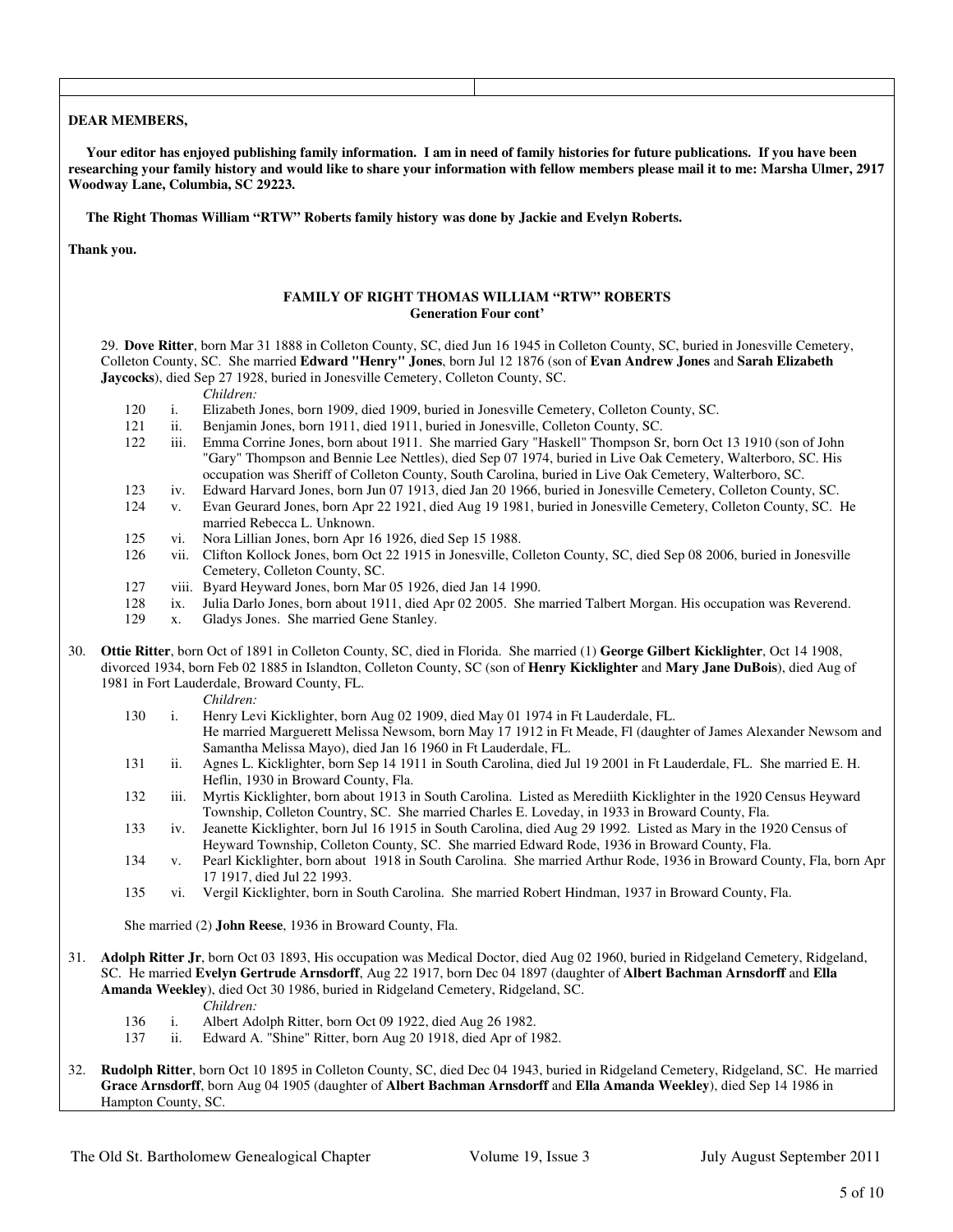*Children:* 138 i. Mary Elizabeth Ritter, born Jan 18 1921 in Hendersonville, Colleton County, SC, died Apr 01 1993 in Hampton County, SC, buried in Sandy Run Cemetery, Hampton County, SC. She married Porter Smith Daughtry Jr, Jul 27 1950 in Charleston County, SC, born Dec 14 1930 in College Park, Ga, died Sep 04 1986 in Friendswood, Galveston County, TX, buried in Sandy Run Cemetery, Hampton County, SC. 139 ii. Harold "Randolph" Ritter, born about 1923 in Hendersonville, Colleton County, SC, died about 1994 in Rocky Ford, GA. 140 iii. Jack Bernard Ritter Sr, born Feb 10 1928 in Hendersonville, Colleton County, SC, died Dec 06 1978 in Veterans Hospital, Charleston, SC, buried in Sandy Run Cemetery, Hampton County, SC, military: Korean War Veteran. Obituary states he was born in Charleston County, SC and other record indicate he was born in Hendersonville, SC.

- 33. **Gertrude Ivy Ritter**, born Aug 07 1897 in Colleton County, SC, died Apr 26 1941 in Charleston County, SC, buried in Smoak Family Cemetery, Colleton County, SC. She married (1) **Chaney Sauls**, about 1912, born Aug 03 1889 in Georgia (son of **Alfred Sauls** and **Laura Wall**), died Apr 16 1915 in Jasper County, SC, buried in Gillisonville, Jasper County, SC. His occupation was Farming. *Children:*
	- 141 i. Lee Sauls, born about 1915.
	- 142 ii. Dorothy Louise Sauls, born Mar 14 1919, died May 19 1993. She married Clyde Joseph Fisk, born Dec 17 1909, died Aug 08 1977.

 She married (2) **Joseph "Bedon" Hickman**, Mar 21 1925, born Jul 30 1866 in Colleton County, SC (son of **Joseph "Soloman" Hickman** and **Sarah "Amanda" Beach**), died Apr 01 1947 in Local Infirmary, Charleston, SC, buried in Live Oak Cemetery, Walterboro, SC. **Joseph**: Married previously to Emily Farmer.

- *Children:*<br>143 iii. Joseph Be 143 iii. Joseph Bedon Hickman Jr, born about 1926.<br>144 iv. John Emmett Hickman, born about 1928.
- John Emmett Hickman, born about 1928.
- 145 v. Margie Amanda Hickman. She married James "Ellis" Brown Sr (son of William James "Willie" Brown and Marian L. Langford).
- 146 vi. Henry Minnis Hickman.<br>147 vii. Edward Hickman Phillin
- vii. Edward Hickman Phillips. Was previously named Edward Hickman.
- 37. **William Curtis Ritter Jr**, born Jul 22 1902, died Aug 11 1957, buried in Smoaks Family Cemetery, Colleton County, SC. He married **Janie Kinsey**, Jan 22 1930, born Dec 10 1905 (daughter of **William Ransom Kinsey** and **Roseanna Lane**), died Jan 28 1973, buried in Smoaks Family Cemetery, Colleton County, SC.
	- *Children:*
	- 148 i. William Curtis Ritter III. He married Barbara Ann Hudson<br>149 ii. James Leon Ritter.
	- ii. James Leon Ritter.
	- 150 iii. Ida Lee Ritter. She married Robert James Meeker.
	- 151 iv. Harriett Ritter. She married Mr. Jones
- 40. **Goldie Adeline Ritter**, born Dec 26 1910 in Colleton County, SC, died Sep 02 1956 in Walterboro, Colleton County, SC, buried in Pine Grove Baptist Church, Walterboro, SC. She married **Charles Willis Hudson**, Jan 16 1932, born about 1910 in Colleton County, SC (son of **Charles William "Charlie" Hudson** and **Maggie Smith**), died Jun 05 1988 in Columbia Hospital, Richland County, SC. His occupation was Farmer.
	- *Children:*
	- 152 i. Herbert Hudson.
	- 153 ii. Dean Hudson.
	- 154 iii. Thomas Hudson.
	- 155 iv. Robert Hudson.
	- 156 v. Ray Hudson.
	- 157 vi. Kirkland Hudson.
	- 158 vii. Jack Hudson.
- 42. **John "Charlie" Roberts Sr** (See marriage to number 16.)
- 43. **William Nathan "Billie" Roberts Sr**, born Nov 26 1891 in Colleton County, SC, died Sep 26 1951 in Roper Hospital, Charleston, SC, buried in Shiloh Baptist Church, Ruffin, SC. He married **Margaret "Jessie" Nettles**, Feb 4 1913, born Aug of 1897 (daughter of **William M. "Moss" Nettles** and **Mary Martha Dehay**), died about 1957, buried in Shiloh Baptist Church, Ruffin, SC.
	- *Children:*
	- 159 i. Lottie Viola Roberts, born Dec 23 1915, died Aug 28 2004, buried in Sauldam Baptist Church, Ravenel, SC. She married (1) Robert "Edgar" Jones. She married (2) James "VonLee" Stutts, born Jun 14 1918 (son of Charlie H. Stutts and Lanie Adaline Roberts), died Jun
	- 5 1987. 160 ii. Rilla E. "Rillie" Roberts, born Dec 07 1917. She married Raymond Eddie Roberts, Apr 15 1936, born Feb 08 1918 (son of William Wright Roberts and Effie Estelle Lemacks), died Feb 04 1946 in Philippines, buried in Shiloh Baptist Church,
- The Old St. Bartholomew Genealogical Chapter Volume 19, Issue 3 July August September 2011

Ruffin, SC.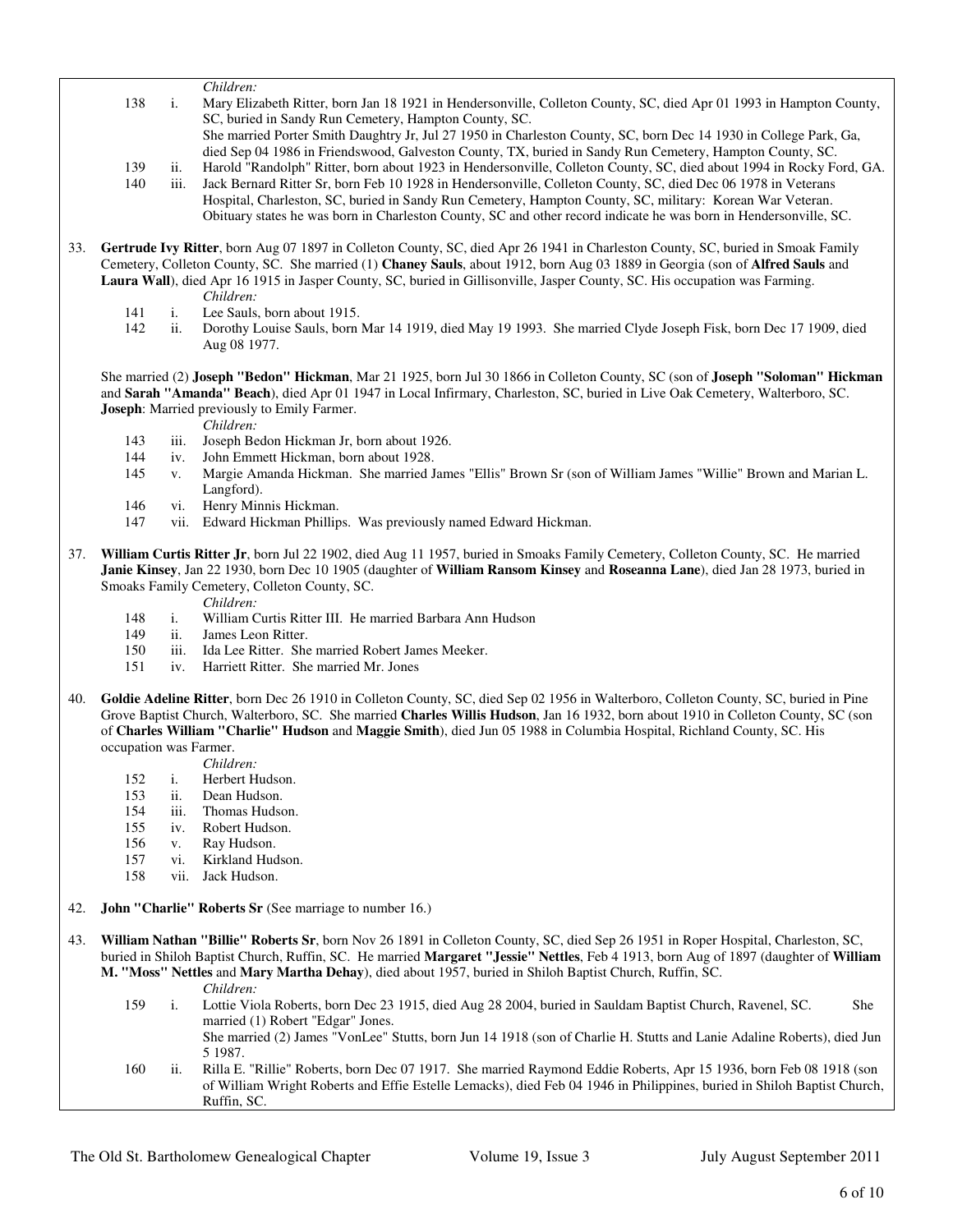- 161 iii. Eula Elizabeth Roberts, born Mar 23 1920 in Ruffin, Colleton County, SC, died May 11 1997 in Chippenham Hospital, Richmond, VA, buried in Shiloh Baptist Church, Ruffin, SC. Her occupation was Seamstress. She married Edgar Iriel, born Jul 17 1920 in Colleton County, SC (son of John Charlie Iriel and Sarah Neta Smoak), died Sep 22 1987 in Colleton Regional Hospital, Walterboro, SC, buried in Shiloh Baptist Church, Ruffin, SC. His occupation was Carpenter.
- 162 iv. Margaret Roberts. She married Russell Guertino.
- 163 v. William Nathan "Bill" Roberts Jr, born Mar 27 1925 in Colleton County, SC, died Aug 23 1997 in Ruffin, Colleton County, SC, buried in Shiloh Baptist Church, Ruffin, SC. He was an Army Veteran of World War II. His occupation was Press Operator/Westinghouse. He married (1) Nellie Mae Nettles, born Oct 11 1928 in Colleton County, SC (daughter of Samuel Lee "Sammie" Nettles and Beulah Margaret Nettles), died Feb 16 1991 in Trident Hospital, Charleston, SC, buried in Shiloh Baptist Church, Ruffin, SC. He married (2) Hattie "Matred" Polk, Oct 16 1993 in Adnah Methodist Church, Islandton, SC, born May 17 1926 (daughter of John Berry Polk and Lillie Jessie DuBois).
- 164 vi. Lorene Edith Roberts, born Jan 11 1928 in Colleton County, SC, died Mar 28 1970 in Medical University Hospital, Charleston, SC, buried in Shiloh Baptist Church, Ruffin, SC. She married Brantley Lawrence Nettles, born Nov 10 1920 in Colleton County, SC (son of Lee Berry Nettles Sr and McCary "Gatsie" Smoak), died Apr 12 1977 in Beaufort Memorial Hospital, Beaufort, SC, buried in Shiloh Baptist Church, Ruffin, SC. He was a Veteran of World War II, His occupation was Mechanic.
- 165 vii. Riddick Cecil Roberts, born Oct 21 1932 in Colleton County, SC. She married Donnie Reynolds.
- 166 viii. Sadie Roberts. She married B. B. Bolen.
- 45. **Addie Elizabeth Roberts**, born May 30 1896 in Colleton County, SC, died Nov 18 1981 in Colleton Regional Hospital, Walterboro, SC, buried in Shiloh Baptist Church, Ruffin, SC. She married (1) **William Joshua "Bub" Nettles Sr**, born Feb 27 1873 in Colleton County, SC (son of **Noah Nathan Nettles** and **Synthia L. Nettles**), died Mar 12 1940 in Ruffin, Colleton County, SC, buried in Shiloh Baptist Church, Ruffin, SC.

*Children:*

- 167 i. Evelyn Addie Nettles, born Mar 8 1924 in Walterboro, Colleton County, SC, died May 12 2008 in Hospice of the Golden Isles, Brunswick, GA, buried in Brunswick Memorial Park Cemetery, Brunswick, GA. She married (1) Woodrow Jackson Crosby Sr, Apr of 1941, born Aug 06 1920 (son of Isham Charles Crosby and Alma Susan Smoak), died May 18 1943, buried in Smoak Cemetery, Ruffin, SC. His occupation was a Plumbers Asst. She married (2) James Everett Johnson.
- 168 ii. William Joshua "W.J." Nettles Jr, born Oct 22 1934 in Colleton County, SC, died May 1 2009 in Colleton Medical Center, Walterboro, SC, buried in Shiloh Baptist Church, Ruffin, SC. His occupation was Farmer.

 She married (2) **Perry William Connelly**, Feb 06 1943, born May 01 1879 in Colleton County, SC (son of **Nelson G. Connelly** and **Polly Varnadoe**), died Jan 26 1952 in Colleton County Hospital, Walterboro, SC, buried in Shiloh Baptist Church, Ruffin, SC. His occupation was Farmer.

46. **Elijah Franklin Roberts**, born Jun 12 1898 in Colleton County, SC, died Sep 14 1960, buried in Shiloh Baptist Church, Ruffin, SC. He married **Leona Virginia Benton**, born Jun 19 1901 in Colleton County, SC (daughter of **James "Henry" Benton** and **Virginia Smoak**), died Sep 09 1940 in Colleton County, SC, buried in Shiloh Baptist Church, Ruffin, SC.

*Children:*

 169 i. Earline Virginia Roberts, born Feb 08 1920 in Colleton County, SC, died Oct 29 1968 in Colleton County Hospital, Walterboro, SC, buried in Shiloh Baptist Church, Ruffin, SC. She married Woodrow R. DeWitt, born Feb 21 1911 in Colleton County, SC (son of Eli Stevenson Dewitt and Georgia May Walling), died Mar 31 1976 in Walterboro, Colleton County, SC, buried in Shiloh Baptist Church, Ruffin, SC. 170 ii. Julius Burley Roberts, born about 1921 in Colleton County, SC, died Oct 01 1935 in Colleton County, SC, buried in Shiloh Baptist Church, Ruffin, SC. 171 iii. James Parker Roberts, born Oct 20 1923 in Ruffin, Colleton County, SC, died Aug 20 1990 in Ruffin, Colleton County, SC, buried in Shiloh Baptist Church, Ruffin, SC, never married. 172 iv. Bernice Elizabeth Roberts, born about 1926. She married Arnold Bowers, born May 18 1909 in Colleton County, SC (son of Haston Hasting Bowers and Arrie Bell Catterton), died Dec 12 1979 in Colleton Regional Hospital, Walterboro, SC, buried in Black Creek Baptist Church, Walterboro, SC. 173 v. Mildred L. Roberts.<br>174 vi. Harold Lavev Rober vi. Harold Lavey Roberts, born Jan 5 1935 in Colleton County, SC, died Aug 1 1993 in Roper Hospital, Charleston, SC, buried in Roberts Family Cemetery, Ruffin, SC. He served in the United States Army during the Korean Conflict. His occupation was Peanut Farmer. He married Verlie "Lavenia" Rahn, born Apr 11 1940 in Colleton County, SC (daughter of Cecil Isaac Rahn and Verliea Frances Murdaugh), died Sep 30 1993 in Colleton Regional Hospital, Walterboro, SC, buried in Roberts Family Cemetery, Ruffin, SC. He owned and operated Roberts P-Nut. 175 vii. Dorothy Roberts, born Mar 02 1939 in Colleton County, SC, died May 20 1989 in Walterboro, Colleton County, SC, buried in Black Creek Baptist Church, Walterboro, SC. She married Lionel Martin Catterton, born Feb 16 1932 in Walterboro, Colleton County, SC (son of Theodore Roosevelt "Ross" Catterton and Margaret Ann Smoak), died May 28 1991 in Yemassee, Hampton County, SC, buried in Black Creek Baptist Church, Walterboro, SC. His occupation was Fireman. **47. Laurie L. Roberts**, born Nov 16 1900 in Colleton County, SC, died Dec 19 1978 in Bamberg County Memorial Hospital, Bamberg,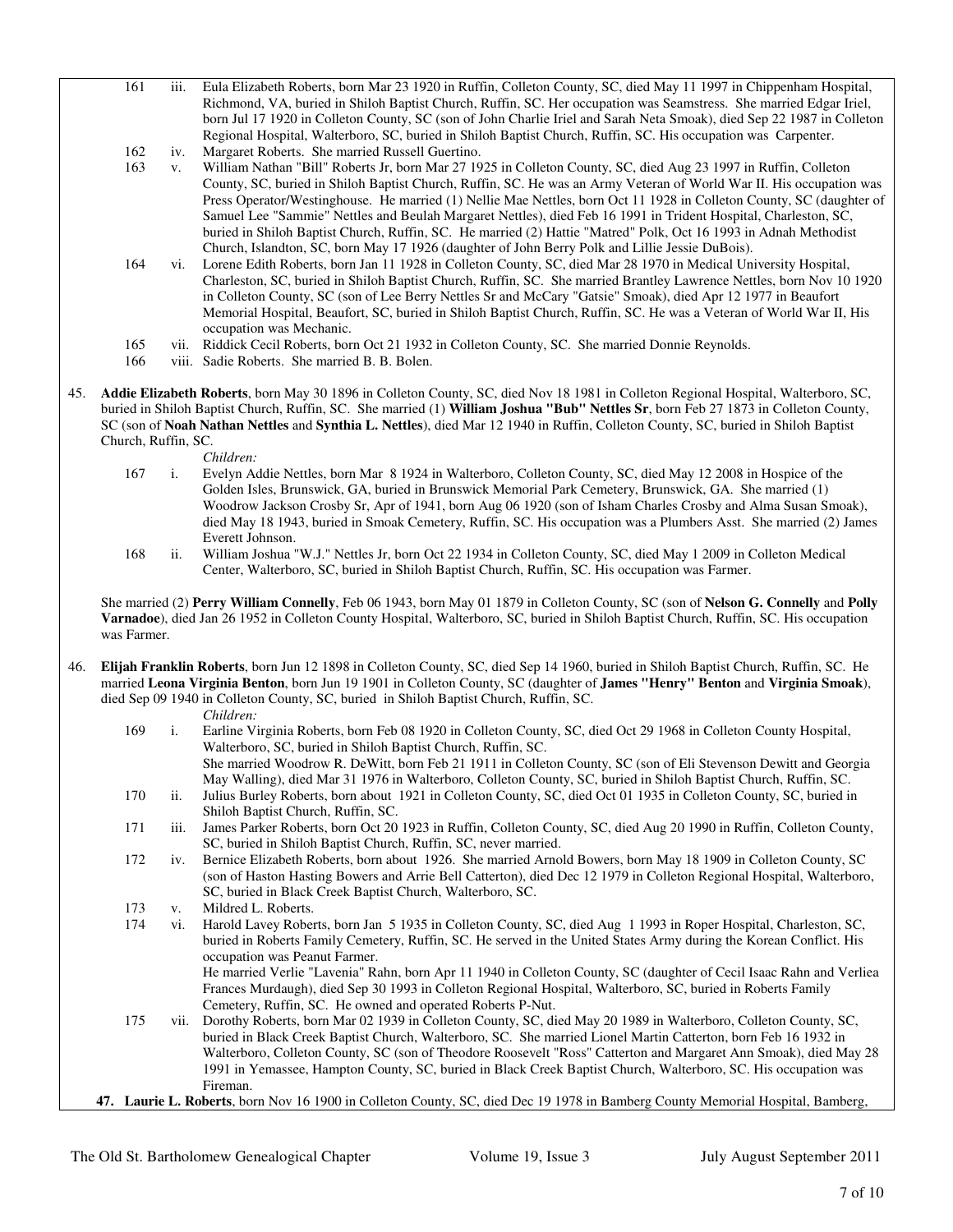SC, buried in Pine Grove Baptist Church, Walterboro, SC. His occupation was Farmer. He married **Rebecca Joyce Crosby**, born Nov 22 1906 in Colleton County, SC (daughter of **Moses Aaron Crosby** and **Elizabeth Kinard**), died Mar 3 1982 in Colleton Regional Hospital, Walterboro, SC, buried in Pine Grove Baptist Church, Walterboro, SC.

- *Children:* 176 i. Lonnie Lagare Roberts, born Mar 02 1930 in Colleton County, SC, died Aug 06 2005 in St George Health Care Center, St George, SC. He served in United States Army and Air Force during the Korean Conflict received Purple Heart. His occupation was Animal Control Officer for City of Walterboro, SC.
- 177 ii. Donald R. Roberts. He married Betty.
- 178 iii. Eunice Roberts. She married (1) William Lawrence O'Brien, born about 1926 in Charleston, SC, died Jun 3 1987 in Fort Myers, Fla Hospital. His was a Retired Air Force veteran. William: Son of James G. O'Brien and Rosalee I. O'Brien. She married (2) William Palmer.<br>179 iv. Virginia Roberts. She married La
- 179 iv. Virginia Roberts. She married Lamar Catterton.<br>180 v. Betty Jean Roberts. born Feb 27 1933. died Oct 1
- v. Betty Jean Roberts, born Feb 27 1933, died Oct 13 1993. She married Unknown Hunt.
- 48. **Treacie Evelyn Roberts**, born Nov 18 1902 in Colleton County, SC, died Apr 21 1986 in Colleton Regional Hospital, Walterboro, SC, buried in Shiloh Baptist Church, Ruffin, SC. She married **Lawrence Lee Nettles**, born Aug 14 1905 in Colleton County, SC (son of **William M. "Moss" Nettles** and **Mary Martha Dehay**), died Dec 13 1969 in Colleton County, SC, buried in Shiloh Baptist Church, Ruffin, SC. His occupation was Farmer.

*Children:*

- 181 i. Infant Daughter Nettles, born Jun 5 1924, died Jun 5 1924, buried in Shiloh Baptist Church, Ruffin, SC.
- 182 ii. Sinnie Nettles, born May 5 1925, died Apr 18 1926, buried in Shiloh Baptist Church, Ruffin, SC.
- 183 iii. Tinnie Nettles, born Mar 4 1927, died Apr 18 192?, buried in Shiloh Baptist Church, Ruffin, SC.
- 184 iv. Maud Nettles, born Jan 17 1929, died Jan 31 1930, buried in Shiloh Baptist Church, Ruffin, SC.<br>185 v. Eve Nettles. She married Louis James Roberts (son of John "Charlie" Roberts Sr and Mamie La
- v. Eve Nettles. She married Louis James Roberts (son of John "Charlie" Roberts Sr and Mamie Lavinia Roberts).
- 186 vi. Lawrence "Adam" Nettles, born Aug 13 1932 in Ruffin, Colleton County, SC, died Jul 28 2006 in Colleton Medical Center, Walterboro, SC, buried in Shiloh Baptist Church, Ruffin, SC. His occupations were carpenter and farmer. He married Grace Elise Linder, about 1951, born Apr 2 1935 in Bamberg County, SC (daughter of Troy Poe Linder and Corine Linder), died Apr 6 2008 in Ruffin, Colleton County, SC, buried in Shiloh Baptist Church, Ruffin, SC.
- 187 vii. James "Atticus" Nettles. He married Barbara Ann "Bobbie" Youmans, Jun 28 1955 in Shiloh Baptist Church, Ruffin, SC, born Nov 2 1935 in Early Branch, Hampton County, SC (daughter of Eric Morell Youmans and Susan Isabelle "Belle" Heape).
- 188 viii. William Riley Herman Nettles Sr, born about 1939. He married (1) Martha Jane Maxey, Nov 13 1955, born Nov 7 1940 in Walterboro, Colleton County, SC (daughter of Woodrow Wilson Maxey Sr and Yvette Finley), died Dec 14 1991 in Colleton County, SC, buried in Evergreen Christian Church, Walterboro, SC. Her occupation was Office Clerk. He married (2) Christina Lois Judy, Apr 08 1977. He married (3) Verda Ruth Crosby, Sep 21 1987, born about 1944. Verda: Married previously. He married (4) Linda Gale Crosby, May 10 1996, born about 1954 in Georgia. Linda: Married previously to Mr. Kinard.
- 189 ix. Treacie "Lavenia" Nettles. She married Robert Nolta Garnsey.
- 190 x. Marshall Bennett Nettles. He married Christine Lemacks.
- 191 xi. Wendell William Nettles, born Jul 23 1941 in Colleton County, SC, died Sep 15 1977 , buried in Shiloh Baptist Church, Ruffin, SC. His occupation was rigger for the Charleston Naval shipyard. He married Dianne Harmon.
- 192 xii. Mary "Viola" Nettles. She married (1) David E. Gray. She married (2) Irvin Leroy Horning, born Oct 26 1949 in Harrisburg, Penn, died Jul 9 1980 in Veterans Hospital, Charleston, SC, buried in Shiloh Baptist Church, Ruffin, SC. Irvin: Son of Irvin B. Horning and Harriet Eshelman Horning.
- 49. **Fannie Laura Roberts**, born about 1906 in Colleton County, SC, died Feb 04 1951 in Colleton County Hospital, Walterboro, SC, buried in Shiloh Baptist Church, Ruffin, SC. She married **John "Ernest" Lemacks**, divorced born Nov 27 1905 in Colleton County, SC (son of **Moses Nathaniel "Bud" Lemacks** and **Harriett Rebecca "Hattie" Fisk**), died Jun 12 1965 in Veterans Hospital, Dublin, Ga, buried in Shiloh Baptist Church, Ruffin, SC.

- *Children:*<br>193 *i.* Hattie Ler i. Hattie Lemacks, born Apr 3 1924 in Colleton County, SC, died May 22 1980 in Colleton Regional Hospital, Walterboro, SC, buried in Shiloh Baptist Church, Ruffin, SC. She married Robert Thomas Ring, born Apr 29 1924 (son of Lucius Ring and Lula Ring), died Dec 26 1990, buried in Shiloh Baptist Church, Ruffin, SC.
- 194 ii. Pearl Elizabeth "Rillie" Lemacks, born Mar 12 1939, died Sep 30 2010, buried at Black Creek Baptist Church, Walterboro, SC. She married Willie C. Polk, born 1934 (son of Palmer Polk and Dorothy Stanley), died Dec 10, 2001. Grandchildren are Michelle Westbury and her husband Ryan of St George, Jamie Nettles and his wife Crystal of Walterboro, Mark Risher and his wife Tarah of Cottageville, Mindy Herndon of Ridgeville, David Herndon of Walterboro and Lacey Crosby of Hampton; great grandchildren are Jamie Nettles Jr, Eden Risher, Connor Westbury and Paul David Herndon Jr.
- 195 iii. Isaac Benjamin Lemacks, born Jan 20 1927 in Colleton County, SC, died Jun 26 1982 in Walterboro, Colleton County, SC, buried in Greenlawn Memorial Gardens, Walterboro, SC, His occupation was supply clerk for J. P. Stevens, Inc. He married Frances Louise Moore, born Dec 31 1937 in Hampton County, SC, died Nov 10 2005 in Colleton Medical Center, Walterboro, SC, buried in Glendale Memorial Cemetery, Walterboro, SC. Her worked for CCX in Walterboro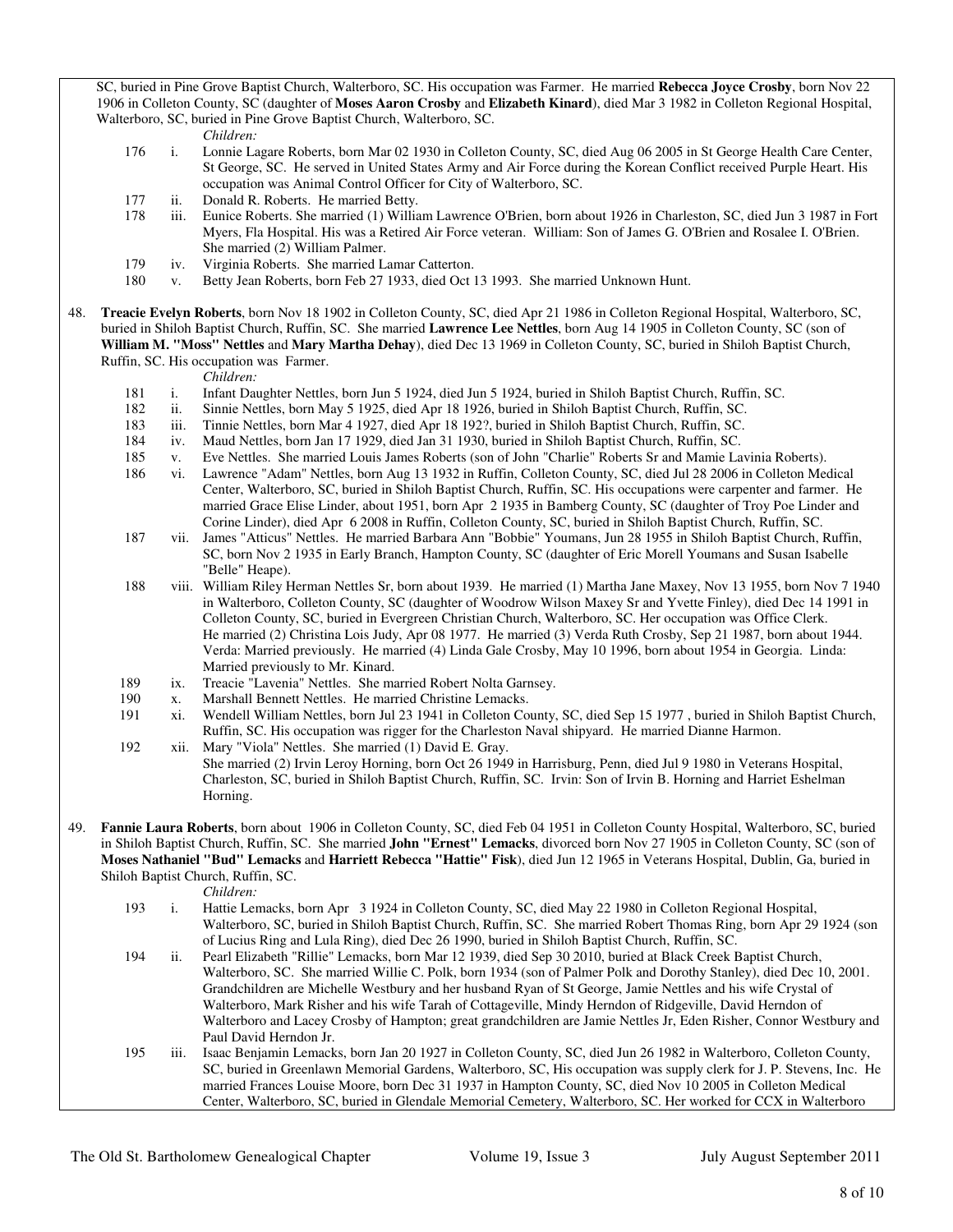retired after over thirty years of service. Frances: Daughter of Jessie O'Neal Moore and Jessie Blocker Moore of Yemassee, SC.

- 196 iv. Alice Fannie Lemacks, born Apr 4 1929 in Colleton County, SC, died Aug 26 1987 in Medical University Hospital, Charleston, SC, buried in Adnah United Methodist Church, Islandton, SC. She married Allen Nathan Jones, born Aug 5 1923 in Colleton County, SC (son of Nathan Hyland Jones and Anita Catherine "Neta" Walling), died Feb 12 1969. buried in Adnah Methodist Church, Islandton, SC. He was a Veteran of World War II. His occupations were truck driver and Farmer.
- 197 v. John Calvin Lemacks, born May 15 1931 in Colleton County, SC, died Mar 24 1991 in Walterboro, Colleton County, SC, buried in Evergreen Christian Church, Walterboro, SC. He married Senie Alice Johns, born Jul 21 1934 in Colleton County, SC (daughter of Herman Johns and Annie Lane), died Mar 10 2005 in Colleton Medical Center, Walterboro, SC, buried in Evergreen Christian Church, Walterboro, SC.
- 198 vi. Reather Lemacks. She married William Clyde Lemacks, Mar 5 1942.<br>199 vii. Jim Clyde Lemacks, born Apr 12 1934 in Colleton County, SC, died F
- vii. Jim Clyde Lemacks, born Apr 12 1934 in Colleton County, SC, died Feb 2 1970 in Luray, SC, buried in Black Creek Primitive Baptist Church, Hampton, SC. He married (1) Myrtle "Eunice" Cook, born Apr 3 1934 in Colleton County, SC (daughter of Henry Benjamin Cook Sr and Myrtle Alice Nettles), died Apr 1 2009 in Medical University of SC, Charleston, SC, buried in Doctor's Creek Baptist Church, Walterboro, SC. Her occupation was School Lunchroom Supervisor at Smoaks Middle School. He married (2) Mary Ruth Dobson.
- 200 viii. Carroll Lemacks, born Jan 9 1936 in Colleton County, SC, died Jan 10 1980 in Colleton Regional Hospital, Walterboro, SC, buried in Evergreen Christian Church, Walterboro, SC.. He married Audrey DeWitt, divorced.
- 50. **Cozie Roberts**, born Nov 27 1908 in Colleton County, SC, died Jul 28 1958 in Medical College Hospital, Charleston, SC, buried in Shiloh Baptist Church, Ruffin, SC. She married **Kistler Willis Nettles**, born Oct 6 1908 in Colleton County, SC (son of **Lee Berry Nettles Sr** and **McCary "Gatsie" Smoak**), died Oct 3 1977 in Ruffin, Colleton County, SC, buried in Shiloh Baptist Church, Ruffin, SC, His occupation was Farmer.
	-
	- *Children:*<br>201 i. Lamar Wi 1. Lamar Willis Nettles, born Dec 24 1948 in Colleton County, SC, died Jul 24 2008 in Trident Medical Center, North Charleston, SC, buried in Shiloh Baptist Church, Ruffin, SC. He was employed with Colleton County Maintenance Division. He married Janice Treacie Roberts, born Feb 8 1953 in Colleton County Hospital, Walterboro, SC (daughter of Louis James Roberts and Eve Nettles), died Aug 9 2000 in Colleton Medical Center, Walterboro, SC, buried in Shiloh Baptist Church, Ruffin, SC.
- 54. **Beatrice Roberts**, born May 09 1911 in Colleton County, SC, died Sep of 1987 in Aiken County, SC. She married **Jeptha "Walter" Couch Sr**, born Oct of 1896 in Edgefield, SC (son of **Alexander Bolden Couch** and **Martha Ella Covar**), died Feb 22 1971 in Aiken, SC. **Jeptha**: There are two more sons.
	- *Children:*<br>202 i. Jeptha Wa Jeptha Walter Couch Jr.

57. **Oscar Roberts**, born Oct 30 1915, died May 25 1993, buried in St George, Dorchester County, SC. He married **Ruby Roberts**, born Jan 30 1924 (daughter of **Harvey Moody Roberts** and **Donnie "Lula" Lemacks**), died Mar 05 2006, buried in St George, Dorchester County, SC.

*Children:*

- 203 i. Ralph Roberts.
- 204 ii. Roy Roberts.
- 205 iii. Betty Ann Roberts.
- 206 iv. Robert "Bobby" Roberts.